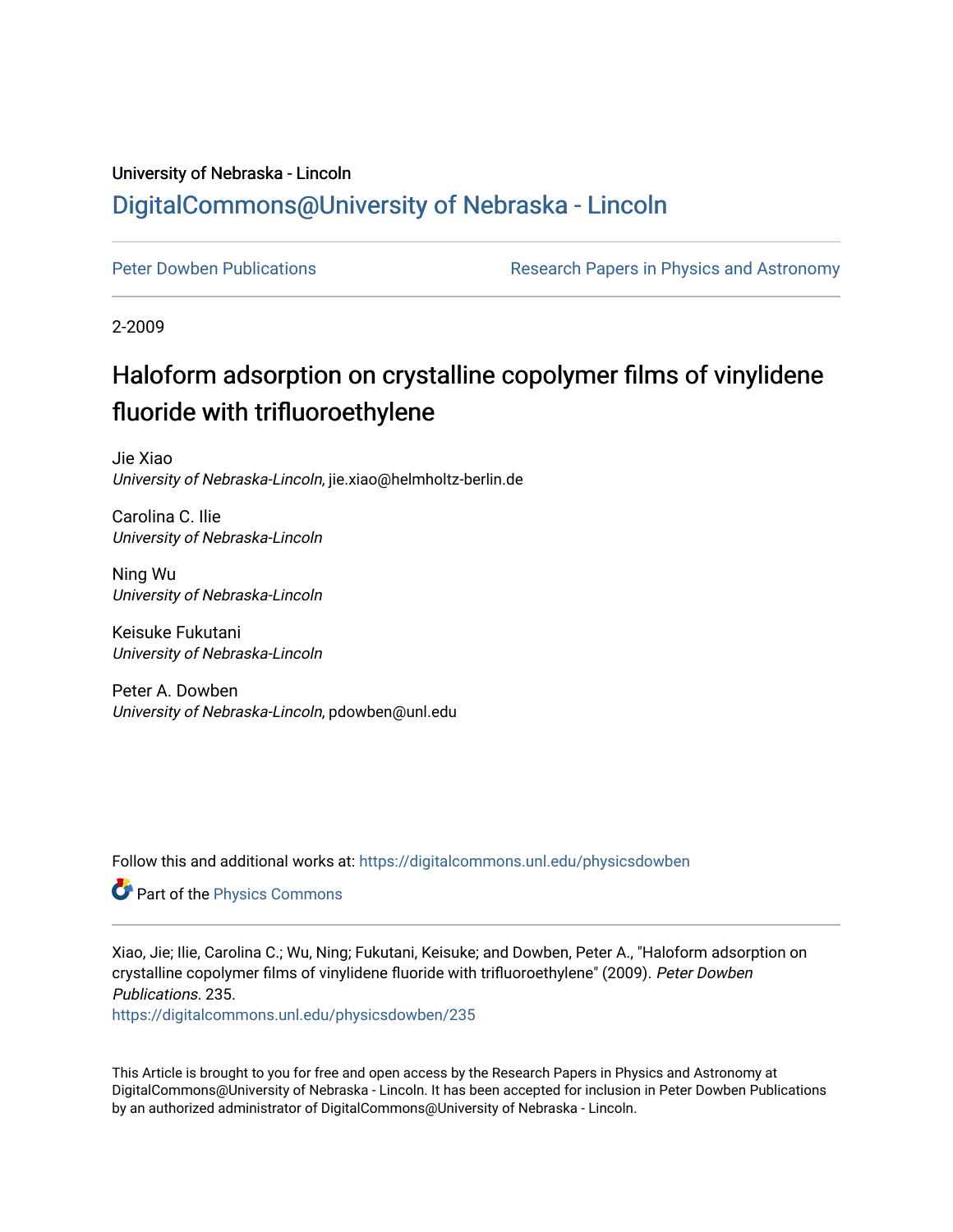Published in *Surface Science* 603:3 (February 1, 2009), pp. 513-517; doi: 10.1016/j.susc.2008.12.008 Copyright © 2008 Elsevier B.V. Used by permission. http://www.elsevier.com/locate/susc

Submitted August 28, 2008; accepted December 11, 2008; published online December 24, 2008.

# **Haloform adsorption on crystalline copolymer films of vinylidene fluoride with trifluoroethylene**

Jie Xiao, Carolina C. Ilie, Ning Wu, Keisuke Fukutani, and P. A. Dowben

Department of Physics and Astronomy and The Nebraska Center for Materials and Nanoscience, Behlen Laboratory of Physics, P.O. Box 880111, University of Nebraska–Lincoln, Nebraska 68588-0111, USA

*Corresponding author —* Peter A. Dowben, tel 402 472-9838, fax 402 472-2879, email pdowben@unl.edu

*Present address for C. C. Ilie:* Department of Physics, State University of New York at Oswego, 123A Snygg Hall, Oswego, NY 13126, USA.

#### **Abstract**

Reversible bromoform adsorption on crystalline polyvinylidene fluoride with 30% of trifluoroethylene, P(VDF–TrFE 70:30) was examined by photoemission and inverse photoemission spectroscopies. The adsorption of bromoform on this polymer surface is associative and reversible. Molecular bromoform adsorption appears to be an activated process at 120 K with enhanced adsorption following the initial adsorption of bromoform. Strong intermolecular interactions are also implicated in the presence of a weak shake off or screened photoemission final state, whose intensity scales with the unscreened photoemission final state.

**Keywords:** halocarbon adsorption, poly(vinylidene fluoride–trifluoroethylene), surface science of polymers

#### **1. Introduction**

The adsorption of halocarbons on metal surface is a lively area of activity in surface science dating back more than two decades [1]. Although the electronic structure of the haloforms is very similar [2], most of the emphasis has been on chloroform adsorption [3-8]. Recently, bromoform [9, 10] and chloroform [11, 12] adsorption and their photodecomposition on molecular films like ice have been investigated. Crystalline and dipole ordered surfaces of ice are, however, extremely difficult to prepare [13–16], so the study of bromoform adsorption on the crystalline-like dipole ordered copolymer polyvinylidene fluoride with 30% of trifluoroethylene, P(VDF–TrFE 70:30) provides a compelling reference comparison.

Copolymer films of polyvinylidene fluoride with trifluoroethylene have a number of advantages for the surface scientist interested in adsorption and absorption studies on a molecular surface. Ultra-thin crystalline films of these polymers can be formed: thin enough for sufficient thermal conductivity. The Langmuir–Blodgett technique for fabricating the P(VDF–TrFE) films provides sufficient crystalline order for scanning tunneling microscopy [17–21], low energy electron diffraction [18, 19] and even band structure mappings [18–22], so that in many respects adsorbate interactions can be investigated in much the same way as traditional surface science studies undertaken on single crystal metal surfaces.

Chloroform  $(CHCl<sub>3</sub>)$  adsorption on calixarene molecular films has been studied [23], but bromoform (CHB $r_3$ ) adsorption on the copolymer polyvinylidene fluoride with trifluoroethylene, P(VDF–

TrFE 70:30) provides a better opportunity to study dipole interactions as this substrate is a ferroelectric polymer [24–27] with well ordered surface dipoles below 290 K [27–29]. Water ice is not generally considered a ferroelectric, although the water dipoles can order, so dipolar interactions cannot *a priori* be excluded.

## **2. Experimental**

Ultrathin ferroelectric films of copolymer like 70% vinylidene fluoride  $-(CH<sub>2</sub>-CF<sub>2</sub>)$ – with 30% of trifluoroethylene  $-(CHF-CF<sub>2</sub>)$ – , P(VDF–TrFE 70:30) by molecular percent (not by weight percent) were fabricated by Langmuir–Blodgett (LB) deposition technique on graphite substrates from the water subphase, which can produce films with thickness ranging from 1 monolayer (nominally 1 ML, or about 0.5 nm thick) to over 500 ML [25, 26]. The bulk crystallinity has been confirmed by X-ray diffraction on films from 4 to 150 ML thick [20, 30, 31]. P(VDF–TrFE 70:30) samples of five molecular layers thick, on graphite, were cleaned in ultrahigh vacuum by annealing at 110 °C before and after each experiment for 30 min, which has proved to be an effective recipe in prior studies [17, 19-21, 27-29]. The bromoform (CHBr<sub>3</sub>) was admitted to the ultrahigh vacuum system through a standard leak valve and the exposures are denoted in Langmuirs (1 L =  $10^{-6}$  Torr s).

The combined ultraviolet photoemission (UPS) and inverse photoemission (IPES) spectra were used to characterize the molecular orbital placement of both occupied and unoccupied orbitals of the polymer substrate and the bromoform adsorbate. In both photoemission and inverse photoemission measurements, the bind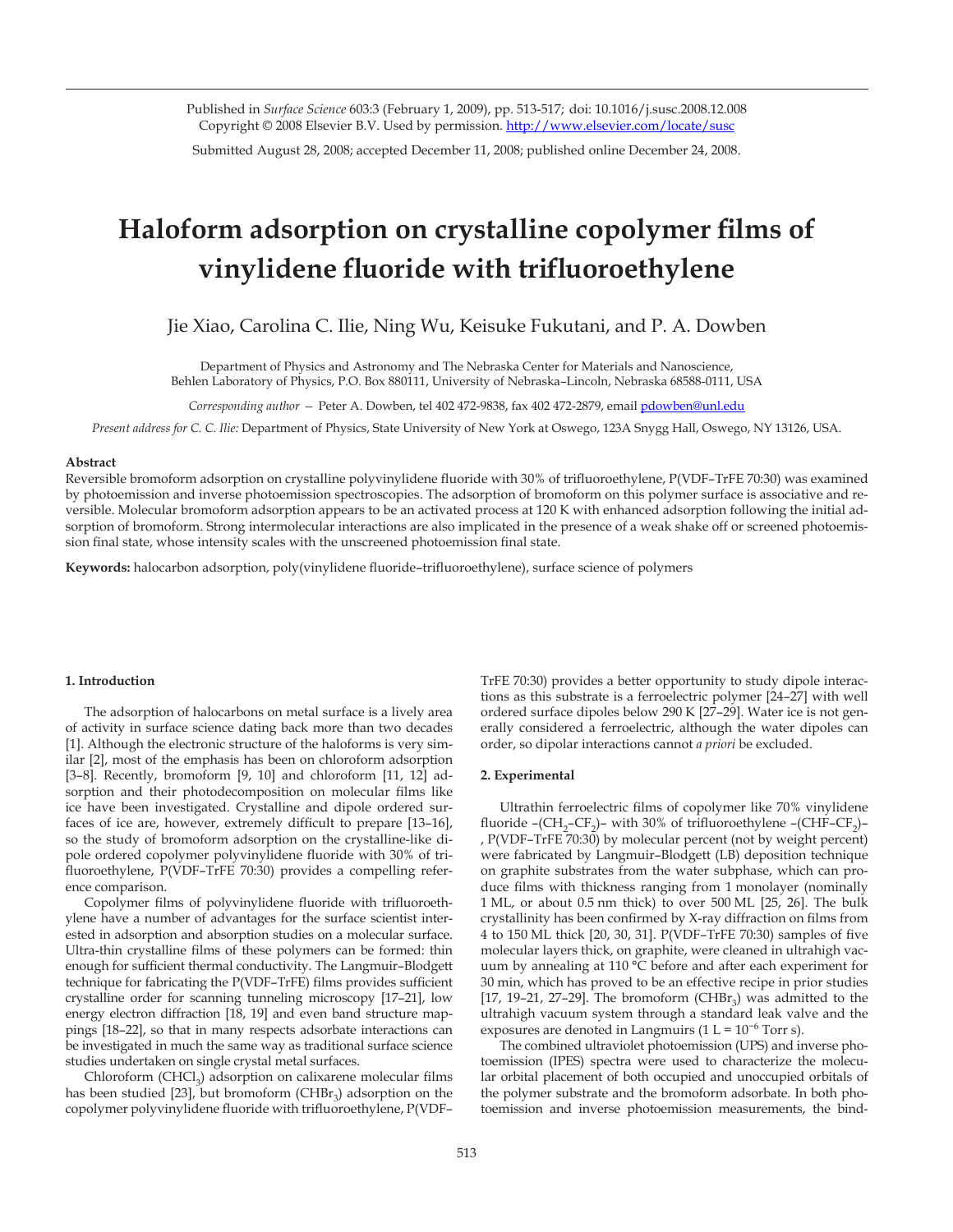ing energies are referenced with respect to the Fermi edge of gold or tantalum, in intimate contact with the sample surface. The IPES were obtained by using variable incident energy electrons while measuring the emitted photons at a fixed energy (9.7 eV) using a Geiger-Müller detector [19–21, 32]. The instrumental linewidth is ~400 meV, as described elsewhere [19–21, 32]. The angle integrated photoemission (UPS) studies were carried out in the same vacuum system using a helium lamp at *hν* = 21.2 eV (He I) or a Phi X-ray source with a Mg anode (*hν* = 1253.6 eV) and a Phi hemispherical electron analyzer with an angular acceptance of ±10° or more as described in detail elsewhere [32], unless stated otherwise.

# **3. Model calculations**

To gain some insight into the valence and conduction band molecular orbitals, the combined photoemission and inverse photoemission spectra were compared with semiempirical method NDO-PM3 (neglect of differential diatomic overlap, parametric model number 3) model calculations based on Hartree–Fock formalism. This is a qualitative simplistic comparison and we expect a number of differences between experiment and theory, particular as this is a ground state calculation and photoemission and inverse photoemission are final state spectroscopies. These PM3 model calculations are based on a single chain so a closing of the highest occupied molecular orbital to lowest unoccupied molecular orbital gap due to intermolecular interactions [33] within the P(VDF–TrFE) film (solid state effects) and band structure, particularly given the large band dispersion evident in the unoccupied molecular orbitals [21, 22] is not taken into account.

Although PM3 is a simplistic semiempirical calculation, density functional theory (DFT) is notorious for under estimating the band gap sometimes by a factor of 2 or more [34], particularly for molecular systems, and must be rescaled for comparison with experiment [35], particularly final state spectroscopies like photoemission and inverse photoemission. For molecular adsorbate systems on P(VDF–TrFE), we have found that the strength of DFT is in modeling structure and site [15], while PM3 provides a far better picture of electronic structure [15, 36–38].

To compare the model calculations with experiment (Figure 1), we applied Gaussian envelopes of 1 eV full width half maximum to each calculated molecular orbital energy (Eigen value) to account for the solid state broadening in photoemission and then summing. These model density of states calculations are rigidly shifted in energy by 5.3 eV and then compared with the combined photoemission and inverse photoemission data, as indicated in Figure 1. The 5.3 eV energy shift applied to the calculated orbital energies is, for the most part, representative of work function *Φ* equal to the difference of vacuum energy  $E_{\text{vac}}$  and Fermi level  $E_{\text{F}}$ . This rigid energy shift is applied to the calculated electronic structure uniformly. No corrections are made for final state effects nor matrix element effects, so the comparison with experiment is simplistic, but nonetheless still often successful [15, 19–21].

# **4. Bromoform adsorption on substrates of copolymer polyvinylidene fluoride with trifluoroethylene**

As seen in Figure 1, the highest occupied molecular orbital (HOMO) to lowest unoccupied molecular orbital (LUMO) gap for copolymer polyvinylidene fluoride with trifluoroethylene, P(VDF– TrFE 70:30) is much smaller than expected from the model calculations, as noted previously [37, 38], but the differences from expectation are greatest for the unoccupied molecular orbitals where there are significant band structure effects [21, 22].

Following bromoform adsorption on P(VDF–TrFE) at 120 K, there is a clear suppression of the P(VDF–TrFE) photoemission



**Figure 1.** The comparison of the model density of states for PVDF– TrFE at the extreme bottom (thin line) with the combined UPS (left) and IPES (right) experimental spectra for clean PVDF–TrFE (a) is shown. Also shown is the comparison of (b) the combined UPS (left) and IPES (right) experimental spectra for 30 L of bromoform adsorbed on PVDF–TrFE film at 120 K to the model single molecule density of states for bromoform at the extreme top of the figure (thin line). The molecular orbital Eigen values are shown for P(VDF–TrFE) at the bottom and for bromoform at the top as well. Binding energies are stated in terms of  $E-E<sub>F</sub>$ .

features, and the density of states due to the lowest unoccupied molecular orbital contributions to the inverse photoemission spectra. The new features introduced by bromoform match the expected model calculations of the molecular orbitals of bromoform (Figure 1). This tends to suggest that bromoform adsorption "wets" the surface of P(VDF–TrFE), unlike water adsorption on hexagonal ice [16]. This absence of water wetting hexagonal ice surface upon adsorption has been attributed to the absence of lone pair electrons or dangling OH bonds for the surface of hexagonal ice [16], but water will wet P(VDF–TrFE) to form hexagonal ice [15].

The HOMO–LUMO gap, as determined from the combined photoemission and inverse photoemission, is smaller than expected for P(VDF–TrFE). For bromoform adsorbed on P(VDF– TrFE) at 120 K, the HOMO–LUMO gap is larger than expected based on the model semiempirical molecular calculations, as seen in Figure 1. This may be due to final state effects [39, 40] that become more pronounced with decreasing temperature and the increased bromoform coverages. The decreased screening of an adsorbate on a poorly conducting substrate would tend to open up the experimental HOMO–LUMO gap in the photoemission and inverse photoemission final state by effectively increasing and decreasing the binding energies, respectively [39, 40].

Bromoform adsorption is also evident in the X-ray photoemission of the bromine 3d core level, where the intensity increases with increasing exposure, as seen in Figure 2. The binding energy of  $72.1 \pm 0.1$  eV at low bromoform exposure increases to  $72.6 \pm 0.1$  eV at higher exposures to P(VDF–TrFE) at 120 K, as summarized in Figure 3c. We do not resolve the Br  $3d_{5/2}$  to  $3d_{3/2}$ core level splitting, expected to be about 1 eV. In spite of our inability to resolve the  $3d_{5/2}$  and  $3d_{3/2}$  core levels, the bromine 3d XPS features exhibit larger binding energies than expected for the  $3d_{5/2}$  core level: a binding energy of 70.3 eV has been measured for condensed bromophenol blue [41], although the binding energy for gaseous bromoform is 76.8 eV [42]. This is consistent with the higher oxidation state of bromoform although final state effects (as mentioned above) could contribute to increased binding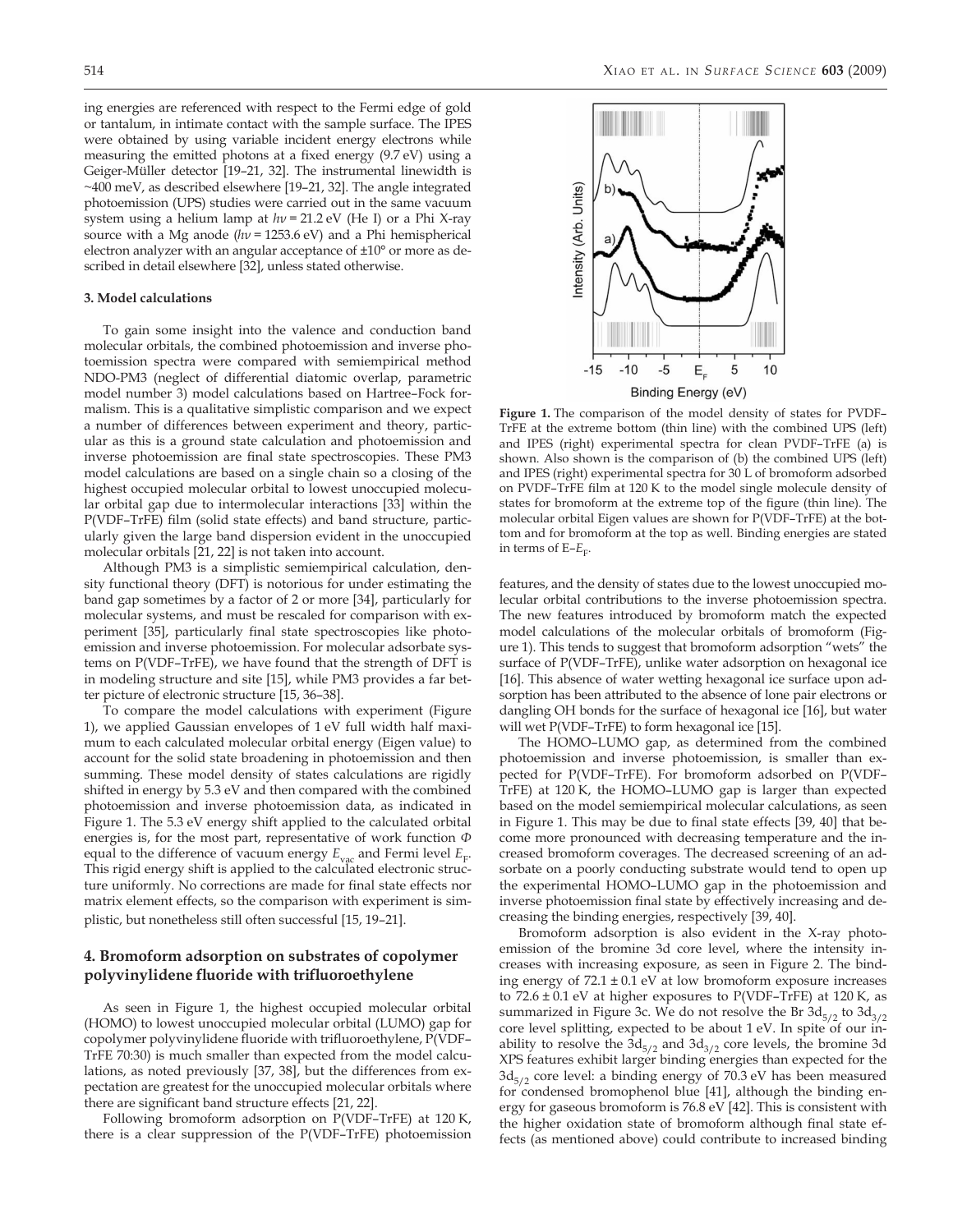

**Figure 2.** The sequence of photoemission spectra of 5 ML thick P(VDF–TrFE 70:30) films at 120 K before and after  $CHBr_3$  exposure (10 L, 20 L, 30 L; where 1 Langmuir (L) =  $1 \times 10^{-6}$  Torr s). The bromine  $3d_{3/2}$  and  $3d_{5/2}$  core levels are superposed around 73 eV and the possible screened final state feature is seen at 63 eV binding energy. Spectrum A is after annealing to room temperature showing that molecular adsorption of bromoform on PVDF is reversible. The screened (s) and unscreened (u) final states are indicated.



energies as the polymer substrate is a nominal dielectric. For reference, much higher binding energies, in the region of 74 eV, have been observed for thick bromoform multilayers adsorbed on graphite but similar Br 3d binding energies (to those observed for bromoform on P(VDF–TrFE)) are observed for 1-bromo-4-iodobenzene on graphite, as seen in Figure 4c.

The increase in the Br 3d core level binding energy with increasing bromoform coverage on P(VDF–TrFE) suggests a repulsive interaction between adsorbate species, or a decrease in the final state screening in photoemission with increasing coverage. While an increasingly unscreened final state, with increased bromoform coverage is consistent with the HOMO–LUMO gap for bromoform adsorbed on P(VDF–TrFE), initial state interactions cannot be completely excluded. A stronger bromoform interaction with the substrate polymer than occurs between adjacent bromoform molecules is certainly possible, and indeed likely. This too could lead to an increasing core level binding energy with increasing bromoform coverage. In spite of possible stronger interactions with the substrate than adjacent adsorbate species, bromoform adsorption on P(VDF–TrFE) must be weak: chloromethane, with a similar static dipole, is not seen to molecularly adsorb on P(VDF– TrFE) at all at 120 K.

The adsorbed species whose signature is evident in photoemission, inverse photoemission and XPS is molecular bromoform. Following bromoform adsorption, the core level XPS bromoform signal is no longer apparent at room temperature, as the adsorbate bromoform desorbs below room temperature (Figure 2, spectrum A, after annealing 3 deg/s).

Bromoform desorption from P(VDF–TrFE) is not hindered by increasing bromoform coverage. Indeed, the main bromine 3d core photoemission intensity increases with coverage, but after each annealing treatment to room temperature, the bromine signal is lost, indicative of bromoform desorption (Figure 3a). Following adsorption on P(VDF–TrFE) at 120 K and photofragmentation of the adsorbed bromoform on P(VDF–TrFE) (as in [9, 10, 43]), the bromine 3d core level signal is persistent to room temperature and



**Figure 3.** The XPS bromine 3d core level intensity as a function of bromoform exposure to PVDF–TrFE at 120 K (a). The arrows indicate the bromine 3d core level intensities observed after annealing the P(VDF– TrFE) substrate (point A). The ratio of the 63 eV binding energy photoemission feature relative to the bromine 3d core level intensity at 72–73 eV binding energy is also plotted (b). The bromine 3d core level binding energies are seen to increase with bromoform coverage (c).

**Figure 4.** The X-ray photoemission spectra of bromoform on graphite at 140 K using (a) 1253.6 eV (Mg Kα) and (b) 1486.6 eV (Al Kα). Denoted are the exposures (1 Langmuir (L) =  $1 \times 10^{-6}$  Torr s). For comparison the X-ray photoemission spectrum of 1-bromo-4-iodobenzene on graphite at 130 K is shown (c) following a 250 L exposure, using 1486.6 eV (Al Kα). Photoelectrons were collected along the surface normal.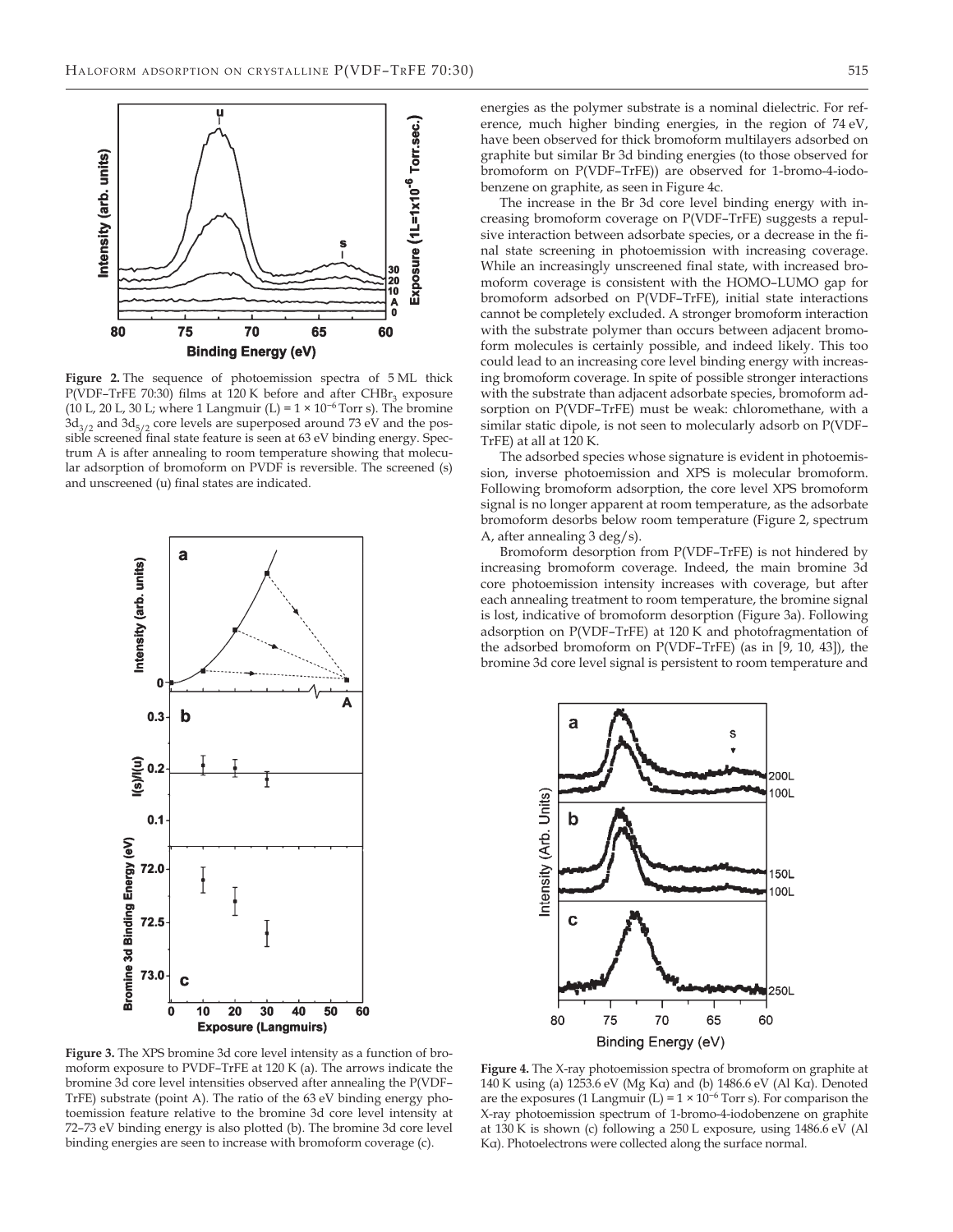

**Figure 5.** The comparison of the bromine 3d core level XPS following 30 L exposure of bromoform to P(VDF–TrFE) at 120 K (a), to the XPS spectrum following photodecomposition from extensive Al Kα radiation. The bromoform fragments in this spectrum are not volatile below 100 °C (see text).

above (120 °C) (Figure 5). We must infer that dissociative adsorption is not readily reversible and bromine signals, characteristic of molecular fragments, are persistent in XPS to well above room temperature on P(VDF–TrFE) (although not so on graphite), so we attribute the spectra in Figure 2 to molecular on P(VDF–TrFE), not dissociative adsorption. The photodissociation of bromoform on P(VDF–TrFE) leads to bromine 3d XPS features at  $71.4 \pm 0.2$ and 75.1 ± 0.3 binding energies: binding energies both larger and smaller than the molecular bromoform 3d feature at 72.6 ± 0.1 eV binding energy (Figure 5). These 3d XPS features at  $71.4 \pm 0.2$  and  $75.1 \pm 0.3$  binding energies are not due to bromoform re-adsorption as bromoform is not seen to adsorb on P(VDF–TrFE) at room temperature.

### **5. Final state screening and possible dipole–dipole interactions**

The photoemission feature observed with bromoform adsorption on P(VDF–TrFE), at approximately 63 eV binding energy, is more difficult to assign. A 9–10 eV chemical shift is difficult to associate with even fragment formation on a polymer surface, or even an absorbed fragment, as this should lead to an increase in binding energy, not a decrease. The feature has far too small or too large a binding energy to be explained by the weak bromine Auger electron lines at 1203 eV (roughly 51 eV binding energy with Mg Kα) and 1167 eV (roughly 87 eV binding energy with Mg Kα) kinetic energies and is not present in the bromine 3d XPS spectra of photodissociated bromoform (Figure 5) or 1-bromo,4-iodobenzene (Figure 4). Assignment of the 63 eV binding energy feature to an Auger electron line can be excluded, as the 63 eV binding energy feature is also evident at about 63.5 eV for very high coverages of bromoform adsorbed on graphite, at two different photon energies 1486.6 eV (Al Kα) and 1253.6 eV (Mg Kα). Explanations of the bromoform associated core level photoemission feature at much lower binding energies than the expected Br 3d cores is likely due to different final state effects, as a bromine Auger electron line like the  $M_{23}M_{45}N_{23}$  Auger lines are unlikely. Other explanations of this very low binding energy Br 3d XPS feature, like a photoemission final state shake-up or two hole bound state feature, are fairly easy to exclude, as these phenomena also lead to apparent increases in the apparent core level binding energy, not a decrease in binding energy, as observed here.

The ratio of the 63 eV satellite to the main bromine 3d core photoemission feature is constant with coverage, for bromoform ad-

sorbed on P(VDF–TrFE), as seen in Figure 3b, but increases with increasing coverage for bromoform on graphite. This suggests one possibility for the 63 eV bromine feature is a screened bromine 3d photoemission final state for molecular bromoform, not present for photodissociated bromoform on P(VDF–TrFE) (Figure 5) or bromoiodobenzene (Figure 4). Although P(VDF–TrFE) is an excellent dielectric (as is bromoform), the polymer substrate does have dipoles that can rotate [24–26]. A strong interaction between adsorbate species and the substrate could lead to charge transfer in the photoemission final state giving rise to a final state akin to the screened final state of molecular nitrogen or carbon monoxide on many metal substrates [44, 45]. For both CO and  $N<sub>2</sub>$ , a very large difference in the XPS core level binding energies is observed between the screened and unscreened final states, as is observed here for bromoform. Unlike adsorbed CO and  $N<sub>2</sub>$  on many metal substrates, for bromoform adsorption on P(VDF–TrFE) and graphite, it is the unscreened final state (higher binding energy) features that are favored, while for CO and  $N_{2}$ , the screened final state is favored.

Dipole rotation leading to increased screening in the final state would be generally weak in the insulating systems described here, but can occur from transient dipole rotation in the ferroelectric P(VDF–TrFE) substrate as well as by adjacent bromoform molecules, if there is sufficient intermolecular interaction. This dipole rotation by adjacent bromoform molecules, leading to increased photoemission final state screening might explain why this far smaller binding energy XPS feature is also seen for very high bromoform adsorption coverages on graphite (Figure 5), although weaker in intensity than observed for bromoform on P(VDF–TrFE).

An interaction with the substrate and adjacent bromoform molecular dipoles could lead to very different final states if the dipoles reverse during the photoemission process. Although photoemission is a relatively fast process with respect to single dipole reversal (about a nanosecond for P(VDF–TrFE)), a realignment of an adjacent dipole could bring more charge in close proximity to the bromoform ion final state leading to a more "screened" final state, and effectively decrease the binding energy. The energy difference between screened and unscreened finals states can be quite large [44], and indeed larger than many chemical shifts. While other intermolecular interactions between adsorbates could also lead to different final states, the large HOMO–LUMO gap suggests that such effects like charge transfer to unoccupied states is unlikely, although the large frontier orbitals of bromine would tend to enhance such interactions. The effect of electronic excitations is seen with water thermal desorption from P(VDF–TrFE), [37, 38] but not with similar polymers where the dipole is sterically hindered from rotation [38, 46].

The problem with this model of final state screening due to dipole rotation is that dipole rotation for P(VDF–TrFE) as well as adjacent bromoform is slow compared to the photoemission process. In the case of adjacent bromoform screening the photoemission final states, there is no need for complete dipole reversal and realignment, as partial molecule reorientation of an adjacent molecule could have a profound effect. Bromoiodobenzene being far larger would have any rotation or molecular realignment more readily hindered by steric effects and thus might address why this weak core level feature at 9–10 eV smaller binding energies is not observed at all with bromoiodobenzene on graphite and other larger bromine functionalized organics on non-ferroelectric substrates.

Another possible dipole excitation could be invoked to explain the very low 63 eV binding energy Br 3d photoemission feature. If there is a large population of long lived exciton states in adsorbed bromoform, then collapse of the exciton during the photoemission process could impart that energy to the outgoing photoelectron. Given the size of the bromoform HOMO–LUMO gap (Figure 1),